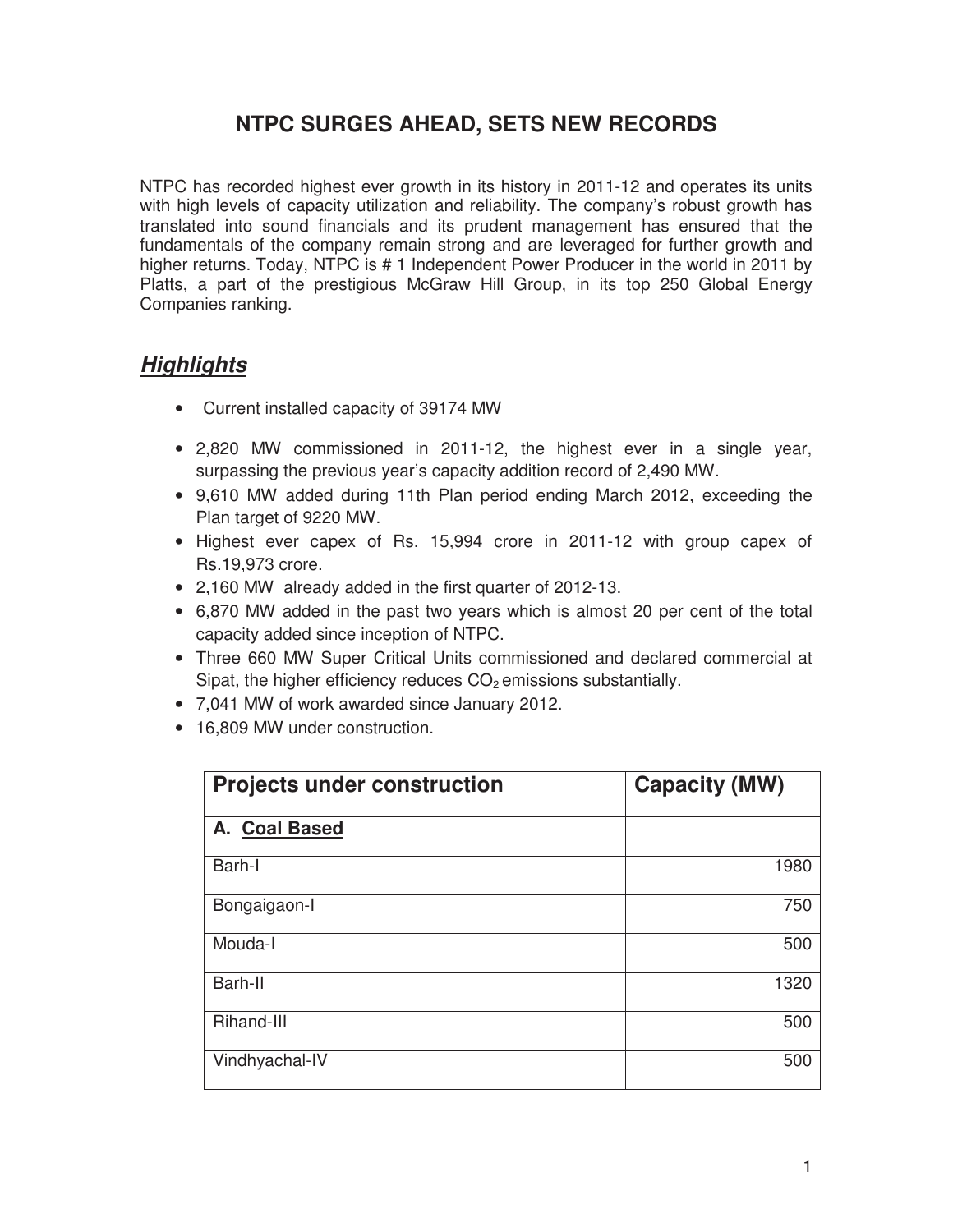| Kudgi                                                   | 2400  |
|---------------------------------------------------------|-------|
| Solapur                                                 | 1320  |
| Mouda-II                                                | 1320  |
| Vindhyachal-V                                           | 500   |
| Total<br>(A)                                            | 11090 |
| <b>B. Hydro Electric Power Projects (HEPP)</b>          |       |
| Koldam                                                  | 800   |
| Tapovan Vishnugad                                       | 520   |
| Lata Tapovan                                            | 171   |
| Total (B)                                               | 1491  |
| <b>C. Renewable Projects</b>                            |       |
| Singrauli CW HEPP                                       | 8     |
| Dadri Solar PV                                          | 5     |
| Andaman Solar PV                                        | 5     |
| Total (C)                                               | 18    |
| Total $(A)+(B)+(C)$                                     | 12569 |
| D. Project under JVs                                    |       |
| Jhajjar-JV with HPGCL & IPGCL                           | 500   |
| Vallur - JV with TNEB                                   | 1000  |
| Nabinagar - JV with Railways                            | 1000  |
| Muzaffarpur Expansion (MTPS) - JV with BSEB             | 390   |
| Meja (JV with UPRVUNL)                                  | 1320  |
| Total (D)                                               | 4210  |
| Total On-going Projects as on 20.09.2012<br>$(A+B+C+D)$ | 16809 |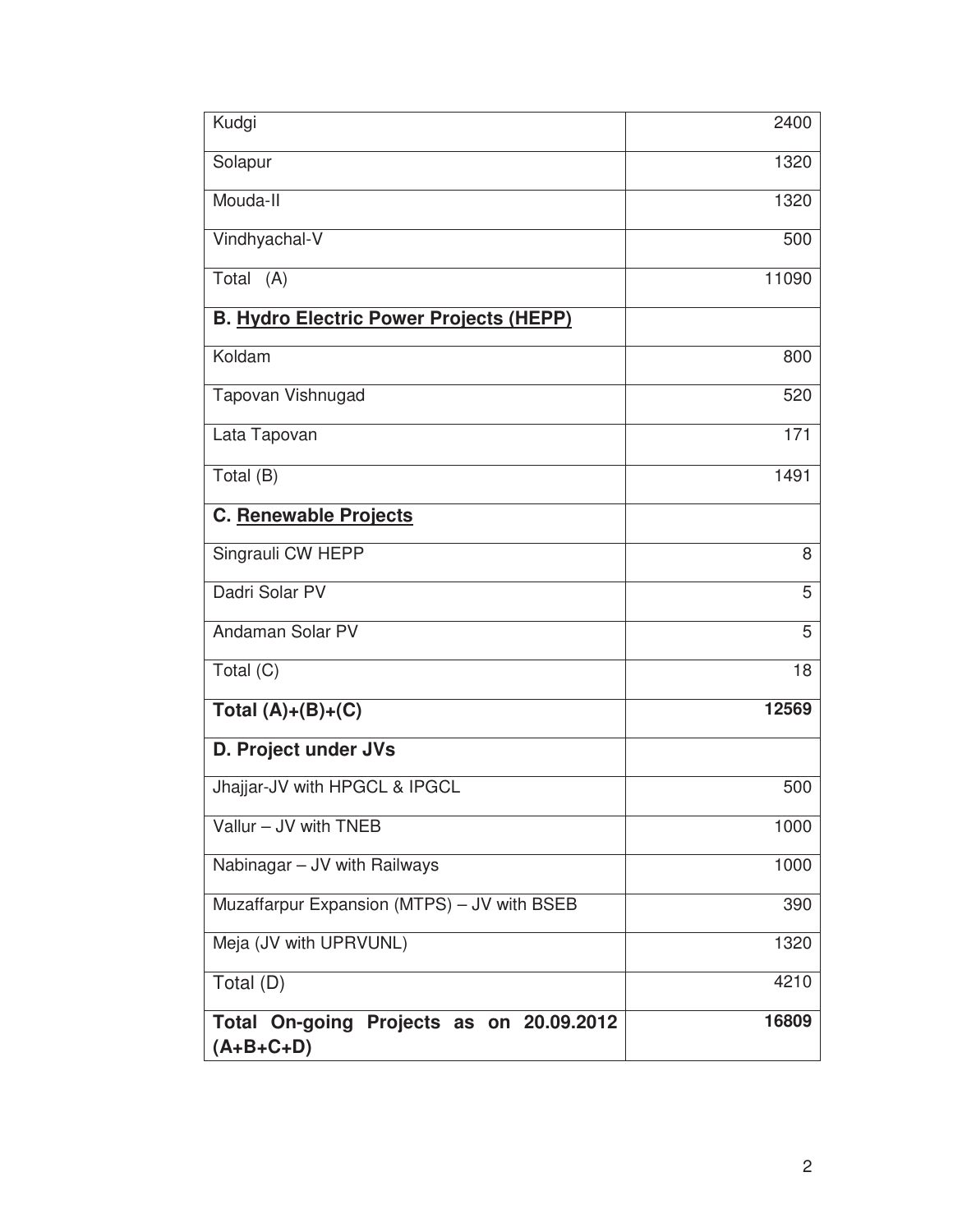### **Strong operational performance amid challenges**

NTPC is presently operating one of the largest fleets in the world consisting of 120 units (only NTPC units) on commercial operation, with high levels of capacity utilization and reliability. Some of the operational highlights of 2011-12 are:

- 6 out of 15 coal stations had Plant Load Factor (PLF) of over 90 per cent.
- 27.4 per cent share of NTPC group in total power generated in India, thus maintaining leadership position in the power sector.
- 85 per cent PLF achieved by the coal based stations as against the national average of 73.32 per cent.
- 89.5 per cent Availability Factor(on bar).

### **Sound financials**

NTPC's robust growth and operational excellence translate into sound financials. Some of the financial highlights for the year 2011-12 are:

- Total revenue crossed Rs. 60,000 crore reaching Rs. 64,830.65 crore, an increase of about 13 per cent over 2010-11.
- The net profit increased and stood at Rs. 9,223.73 crore.
- Highest ever dividend of 40 per cent.
- Ranked  $5<sup>th</sup>$  among all the listed Companies in terms of PAT for 2011-12.
- Resounding success in raising USD 500 million from the international bond market which was oversubscribed more than 5 times with participation of over 200 investors, indicating robust confidence among the international investors.
- NIL comments in the CAG Audit of your Company's account for 3 years in succession, underlining the sound financial and accounting practices being adopted

#### **The momentum continues in 2012-13**

Some of the highlights of the first quarter of year 2012-13 as compared with the corresponding quarter of the year 2011-12 are:

- Commissioned 2,160 MW capacity (NTPC Group).
- Generation growth has been 7.80 per cent as against all India growth of 6.40 per cent.
- Total revenue increased by 11 per cent to Rs 16,845 crore.
- Profit After Tax increased by 20 per cent to Rs 2,499 crore.
- Capex increased by 83 per cent to Rs 3,978 crore.

During the year 2012-13, NTPC Group has declared 2,320 MW capacity on commercial operation, so far.

### **Fuel Security**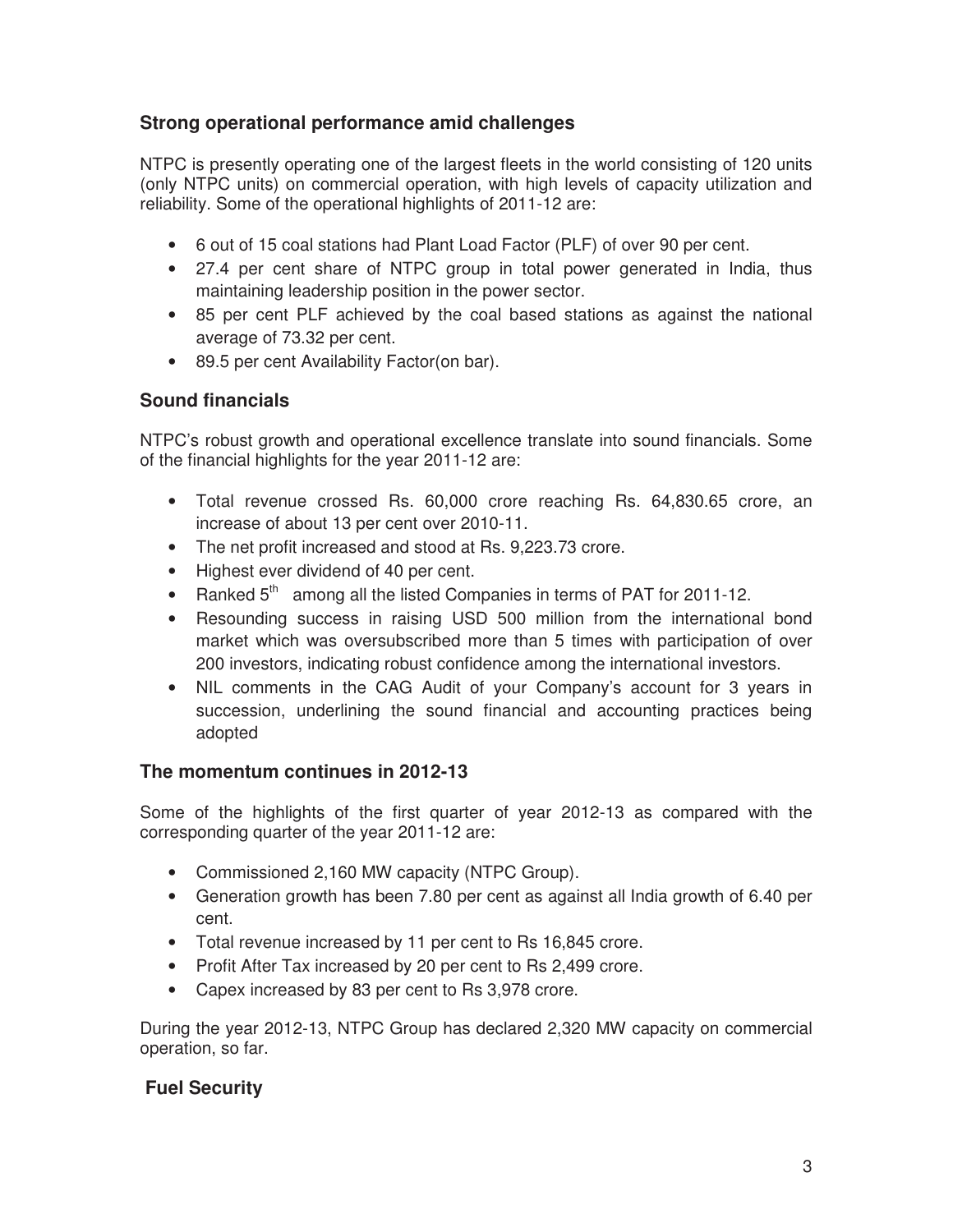### **A. Fuel Supply Scenario**

| <b>Source</b>                                            | 2012-13<br>[Apr-Aug.'12] | 2012-13<br>$[1st Qtr : Apr-$ | 2011-12       | 2012-13<br><b>Requirement</b> |  |  |
|----------------------------------------------------------|--------------------------|------------------------------|---------------|-------------------------------|--|--|
|                                                          |                          | <b>Jun.'121</b>              |               |                               |  |  |
| <b>Coal [Million Metric Tonne]</b>                       |                          |                              |               |                               |  |  |
| Domestic                                                 | 55.41                    | 33.79                        | 128.99        |                               |  |  |
| Imported                                                 | 3.94                     | 2.77                         | 12.00         |                               |  |  |
| <b>Total</b>                                             | 59.35                    | 36.56                        | 140.99        | 164.00                        |  |  |
|                                                          | [Eq. domestic            | [Eq. domestic                | [Eq. domestic |                               |  |  |
|                                                          | Coal: 61.331             | Coal: 37.94]                 | Coal: 146.98] |                               |  |  |
| <b>Gas [Million Metric Standard Cubic Meter per Day]</b> |                          |                              |               |                               |  |  |
| APM+PMT+Non                                              | 8.96                     | 9.27                         | 8.84          |                               |  |  |
| <b>APM</b>                                               |                          |                              |               |                               |  |  |
| Long term /                                              | 2.54                     | 2.60                         | 2.35          |                               |  |  |
| Fallback / Spot                                          |                          |                              |               |                               |  |  |
| <b>RLNG</b>                                              |                          |                              |               |                               |  |  |
| KG-D6                                                    | 1.07                     | 1.21                         | 1.90          |                               |  |  |
| <b>Total</b>                                             | 12.57                    | 13.08                        | 13.09         | 17.35                         |  |  |

### **B. Status of imported coal**

- 16 MMT of imported coal required in 2012-13
- Contract awarded for import of 4.4 MMT of coal in Feb.2012. Out of this, 4.26 MMT of imported coal received. Balance 0.14 MMT yet to be received.
- 3.94 MMT of imported coal received in 2012-13.
- Contract awarded for 3.5 MMT in August 2012 and 1.5 MMT is under tendering process.

### **C. Coal Mining**

- Working on captive coal mines Pakri Barwadih, Chatti Bariatu, Chatti Bariatu (South), Kerandari, Dulanga and Talaipalli with total geological reserves of over 3 billion tonnes.
- NTPC plans to mine around 37 MTPA by 2017 from the five blocks allocated. For development of coal blocks, cumulative expenditure of Rs. 879.81 crore has been incurred till Q1/2012-13.
- Mine Developer-cum-Operator(MDO) appointed for Pakri-Barwadih and Talaipalli Coal mining blocks.
- Ministry of Coal, vide letter dated 27.01.2012, conveyed in-principle withdrawal of de-allocation of NTPC's Chatti Bariatu, Kerandari & Chatti-Bariatu (South) coal blocks. NTPC had submitted coal block development schedule to Ministry of Coal on 06.02.2012. However, formal withdrawal of de-allocation is yet to be issued.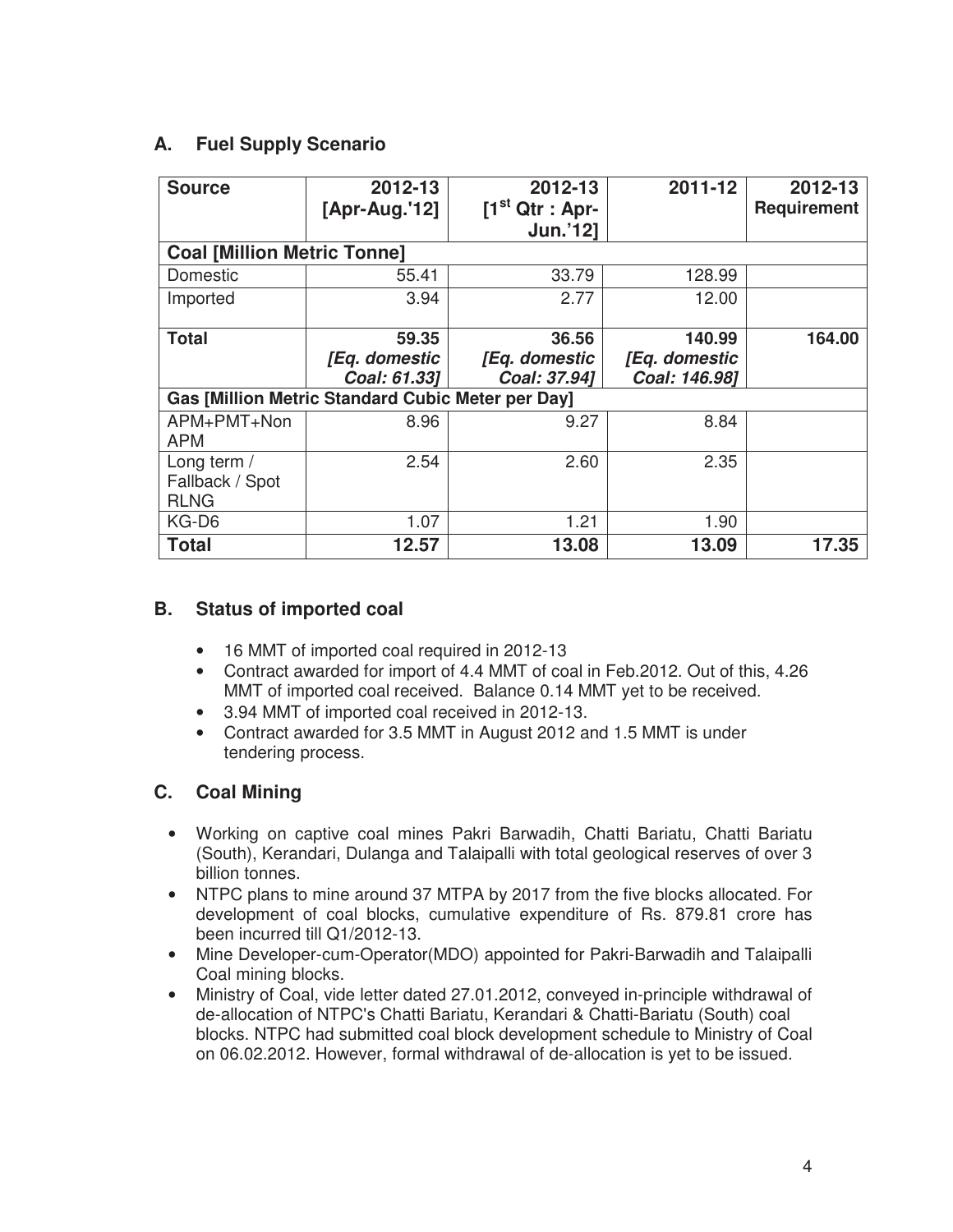### **The challenges and NTPC's initiatives**

Some of the key concerns which have emerged during interactions with stakeholders are:

- i) Perception of slow capacity addition in the sector.
- ii) Inadequate fuel supply.
- iii) Financial status of the state utilities.
- iv) Tariff revisions and distribution reforms.
- v) Delay in land acquisition and environmental clearances.

Steps taken to overcome these challenges:

- i) Bulk tendering to step up capacity addition. This has also helped in enhancing the capability of equipment manufacturing in the country through induction of leading global manufacturers to set up manufacturing units in India along with their domestic JV partners.
- ii) Pre qualifications of vendors to reduce the time taken in award of work.
- iii) Induction of more vendors.
- iv) Direct import of coal, saving 15 to 23 per cent by way of price.
- v) Initiative of importing low GCV coal for increasing the blending ratio and optimizing cost of generation.
- vi) Development of own mines.
- vii) Work in progress for transport of coal to Farakka through inland waterways, a pioneering initiative of Company being cited as a model for other sectors. Initiatives being taken to transport coal to Barh and Bongaigaon projects also through waterways.
- viii) Incentives to customers for prompt payment.
- ix) Optimizing plant layouts and continuous improvement in the design of various components of projects with sharper focus on quality assurance.
- x) Constant interaction with contractors to resolve contractual issues expeditiously.
- xi) Several measures to enhance employee motivation and productivity while reducing employee cost per MW of power generated.

### **Preparedness for sound growth during Twelfth Plan and beyond**

NTPC plans to add 14,038 MW capacity during the Twelfth Plan period (of which 2160 MW already added) and maintain its position as the largest power generator in the country.

The planned capacity growth is firmly on course as:

- All the clearances and approvals have been obtained.
- Fuel for all the projects has been tied up, including that from captive mines.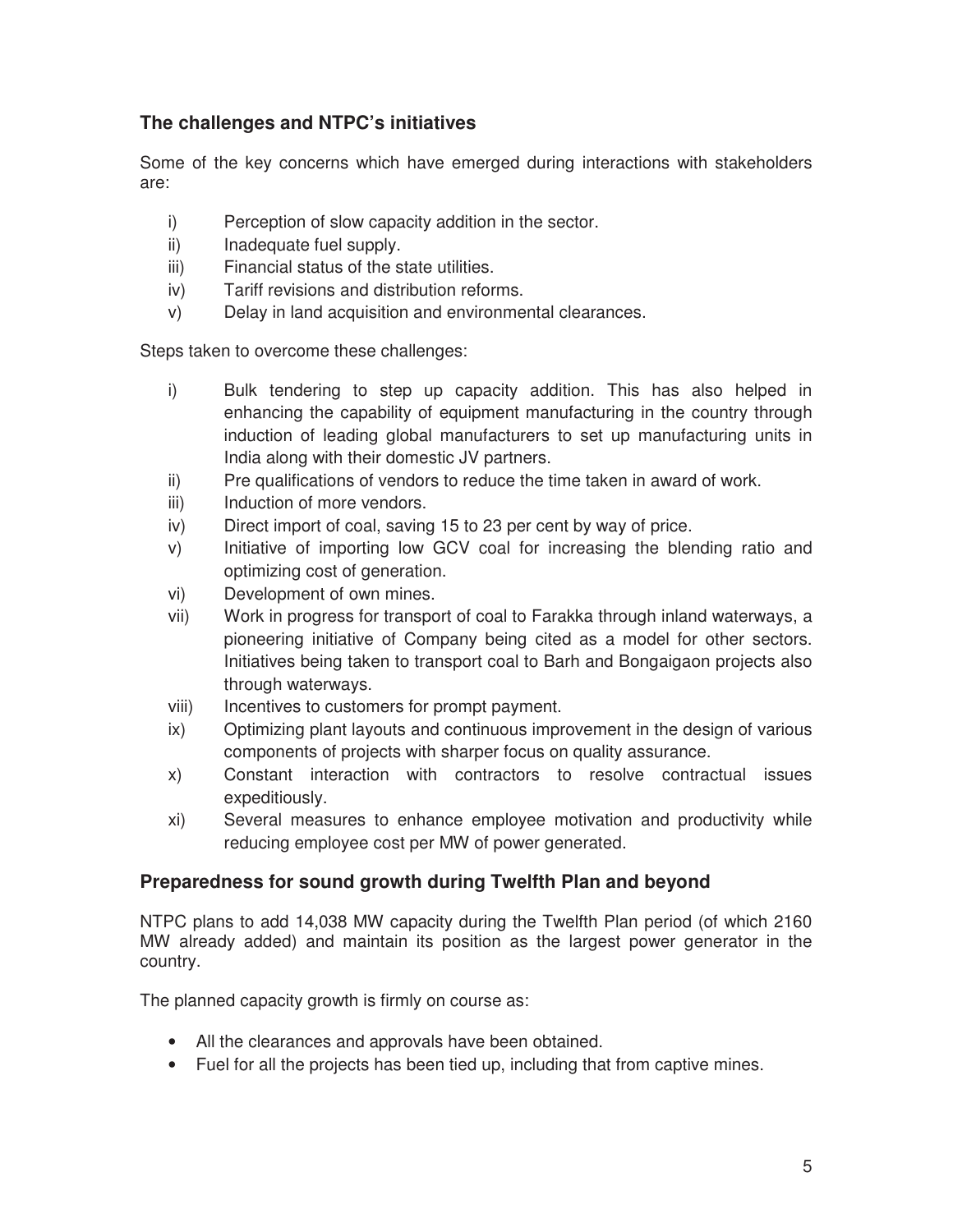- Company's internal accruals are sufficient to finance equity portion and its 'Most Favoured Borrower' status enables it to raise debts at competitive rates. The weighted average cost of borrowings of your Company was 7.76 per cent during 2011-12 and 7.72 per cent during the first quarter of 2012-13.
- Company has already tied up domestic loans of Rs 57,229 crore, out of which about Rs. 17,000 crore is undrawn.
	- $\triangleright$  domestic bond raising capacity of the Company is more than Rs 50,000 crore.
	- $\triangleright$  The Company has upgraded its medium term note (MTN) programme to USD 2 billion.

#### **Global footprints**

In order to expand the geographies of its operations, NTPC has formed a joint venture Company "Trincomalee Power Company Limited" with Ceylon Electricity Board for setting-up a 2x250 MW coal based power project in Sri Lanka.

A JV Agreement has been signed between NTPC and Bangladesh Power Development Board for setting up a 2X660 MW power plant at Khulna, Bangladesh and the process of incorporation of the JV Company is under way.

Wholly owned subsidiary of NTPC ,'NVVN' has been designated as the nodal agency for 'cross-border-power-trading' with Bhutan and Bangladesh.

#### **Sustainable power development towards making the planet greener and people happier**

NTPC is one of the founder members of the India Chapter of United Nations Global Compact (UNGC), a global sustainability initiative under the aegis of UN and is committed to the principles of sustainable development encompassing the environment, the society and corporate governance. It puts equally sharp focus on the environmental and social bottom lines, along with financial top line and bottom line. NTPC seeks to strengthen its social partnerships while reducing its carbon footprints.

Bulk of the new capacity addition would come through super critical units leading to greater efficiency and reduced impact on the environment, thus promoting sustainable growth.

NTPC has taken several initiatives to increase the share of electricity based on nonfossil sources in its portfolio as well as in the country:

- Work is already in progress on 3 hydro-electricity projects with total capacity of 1491 MW.
- A roadmap for development of 1,000 MW basket through renewable energy sources is under development, out of which the roadmap has already been prepared for implementation of 300 MW by 2017.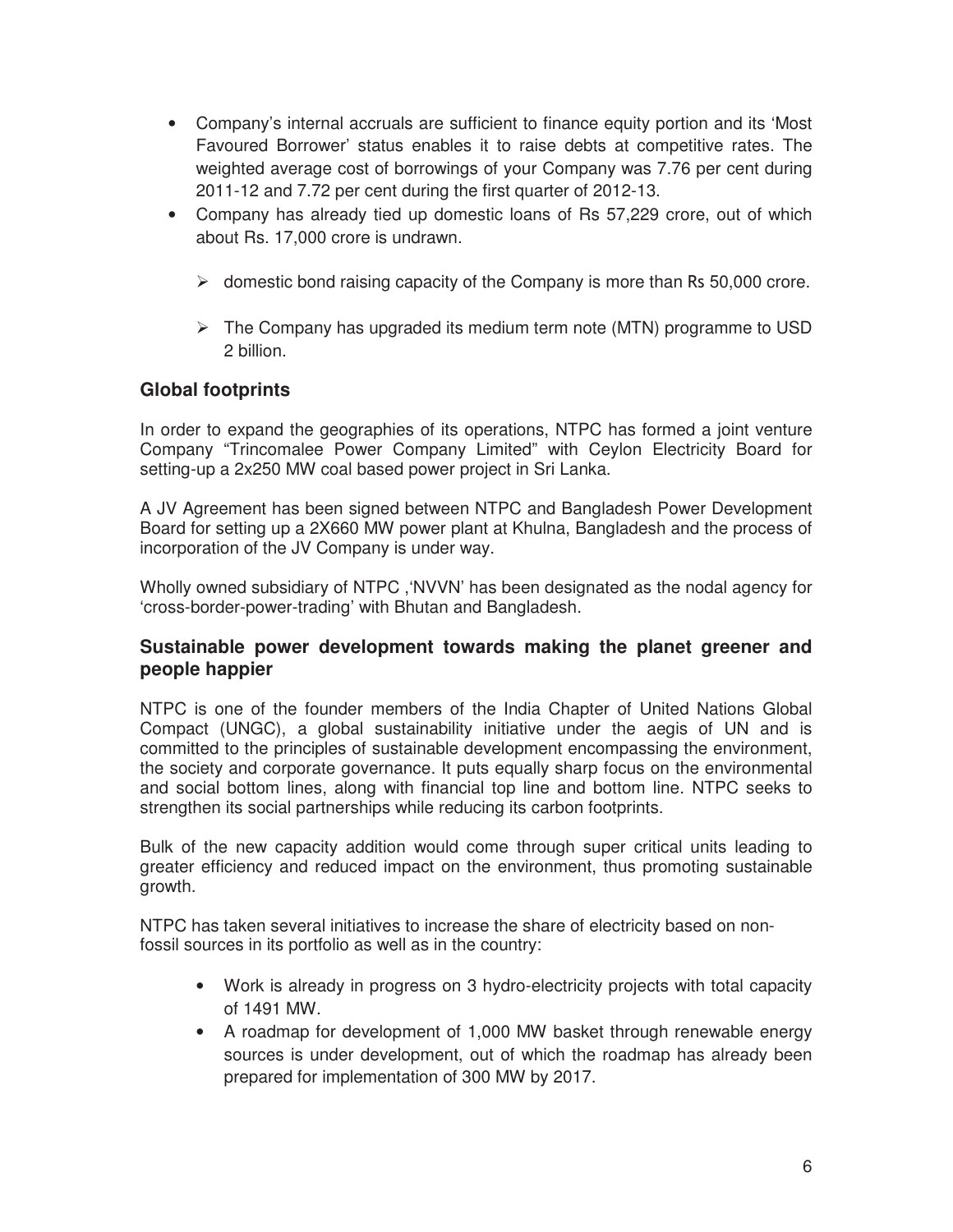- Solar capacity of 105 MW is targeted to be completed till 2017 most of which is in advanced stages of work or ordering.
- NTPC is playing a key role in the implementation of the first phase of Jawaharlal Nehru National Solar Mission (JNNSM) of 1,050 MW through its trading subsidiary NTPC Vidyut Vyapar Nigam Ltd (NVVN). Under this mission, NVVN has awarded contracts for about 1,000 MW. So far, 178 MW of Solar PV capacity has been commissioned. Further, Solar Projects of around 850 MW capacity is scheduled for commissioning over the next two years.

#### **Green initiatives**

Designed and set up a 40 TR Solar Thermal based heating, ventilation, air conditioning (HVAC) system at the campus of NTPC Energy Technology & Research Alliance (NETRA) located at Greater Noida. This system is first of its kind in the country and has a very high solar to air conditioning efficiency. It is likely to result in energy saving of nearly 1 lakh units per year and  $CO<sub>2</sub>$  reduction of 75 per cent compared to conventional AC system.

For monitoring air quality around its power plant on real time basis, 61 Ambient Air Quality Monitoring Systems (AAQMS) have been installed and networked to provide online access to the Central Pollution Control Board also.

NTPC has planted around 19 million trees throughout the country. This is a rich carbon sink.

Various water conservation measures have been taken to reduce water consumption in power generation by using 3 R's (Reduce, Reuse & Recycle) as the guiding principle.

The environmental initiatives taken by NTPC have led to avoidance of 1.96 million tons of  $CO<sub>2</sub>$  during the year 2011-12.

#### **Corporate Social Relationship**

The Company has built strong partnerships with the communities around its projects and also with the wider society through a well conceived basket of CSR interventions for the betterment of lives of the people. A few areas out of the large CSR basket are:

- access to water, road and electricity,
- education and capacity building facilities,
- healthcare support,
- sanitation and public health,
- promotion of sports and games,
- community centres,
- vocational training and capacity building,
- skill development centres,
- support for agricultural activities.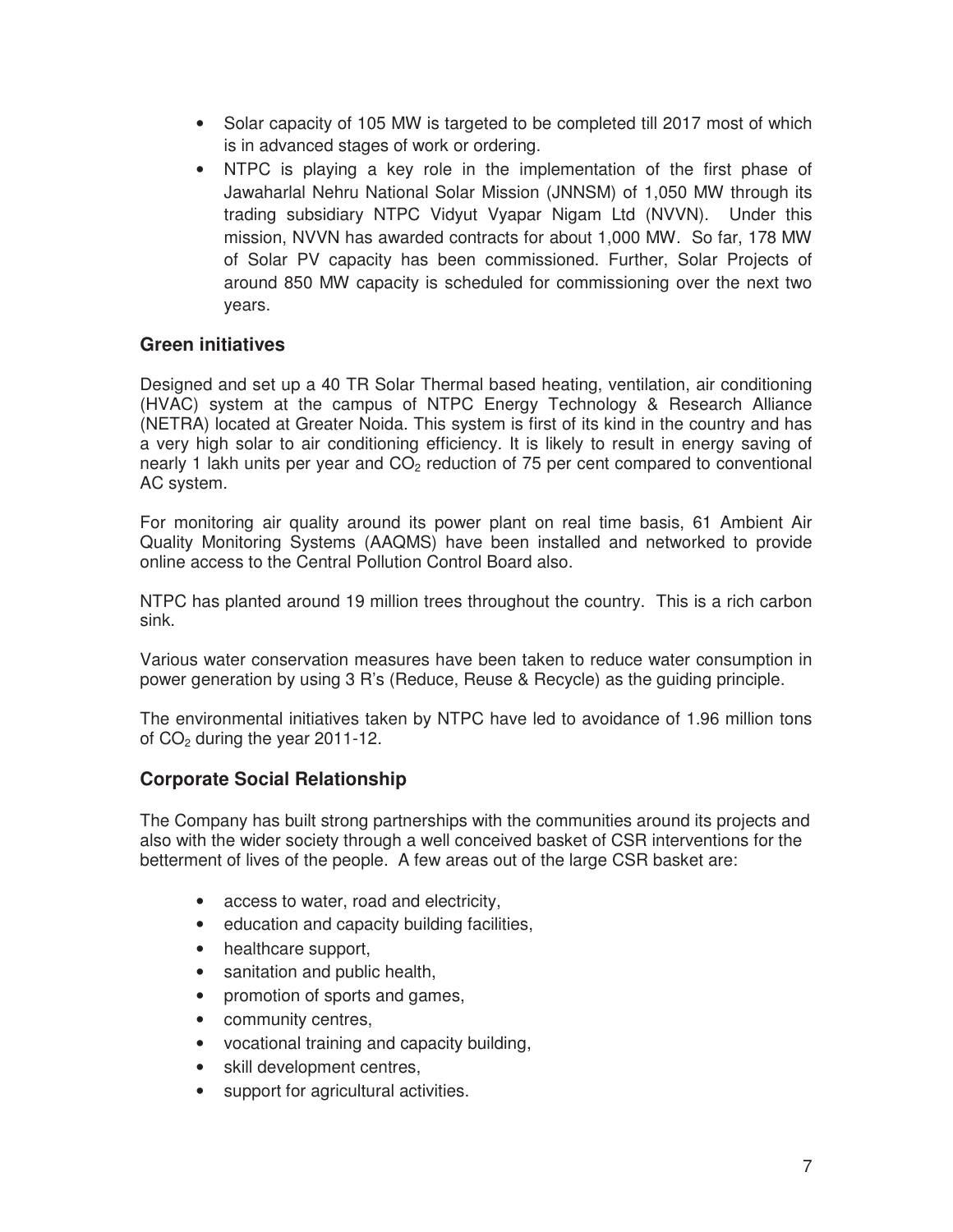During the year 2011-12, Rs 49.44 crore was spent on CSR activities which is more than 0.50 per cent of Profit after Tax.

NTPC is playing an active role in preserving and nurturing the rich cultural heritage of our nation. For commemorating the 150<sup>th</sup> birth anniversary of Swami Vivekananda, the company has provided support to the Ramakrishna Mission for organizing various activities.

Hon'ble Union Minister of Power and Corporate Affairs, Dr. Veerappa Moily released a book "Making a Difference" published by Mcgraw Hill which illustrates through 35 real life examples of how NTPC has positively impacted lives in and around its various projects through its CSR outreach.

#### **Corporate Governance: ingrained in NTPC's DNA**

Transparency, accountability, fairness and intensive communication with stakeholders are integral to the functioning of NTPC.

The Company has requisite number of Independent Directors on the Board, meeting the requirements of the Listing Agreement and the Guidelines on Corporate Governance for Central Public Sector Enterprises

#### **Winning Laurels**

- Earthcare Award 2012 by Tmes Group to NTPC for its climate change initiatives, CenPeeP awarded amongst green warriors from SAARC Nations.
- Indira Gandhi Rajbasha Award to NTPC presented by HE President of India Shri Pranab Mukherjee to NTPC CMD.
- NTPC Limited has been ranked 3rd overall in 'India's Best Companies to Work for 2012', a study by The Great Places to Work Institute India and The Economic Times. It is also ranked  $1<sup>st</sup>$  among large organizations' with over 10,000 employees,  $1<sup>st</sup>$  in the Public Sector Enterprises segment and  $1<sup>st</sup>$  in the Manufacturing and Production Industry segment.
- NTPC was awarded the Top Liner-Maharatna award for growth in the 3rd DSIJ Awards Ceremony.
- NTPC emerged as industry leader in India's Most Admired Company in a survey by Hay Group in collaboration with the Fortune magazine.
- NTPC was awarded "SCOPE Meritorious Award 2010-11" for Corporate Social Responsibility & Responsiveness by HE President of India Smt. Pratibha Devisingh Patil.
- NTPC Limited has been given SCOPE Excellence Award Gold Trophy in Institutional Category.
- NTPC has been recognised #1 in Global D & B rating conducted by Dun & Bradstreet Information Services India Pvt Ltd for the highest level of creditworthiness of the country.
- NTPC received the "Valued Customer Award" for "Field Testing/Consultancy" instituted by Central Power Research Institute, Bangalore.